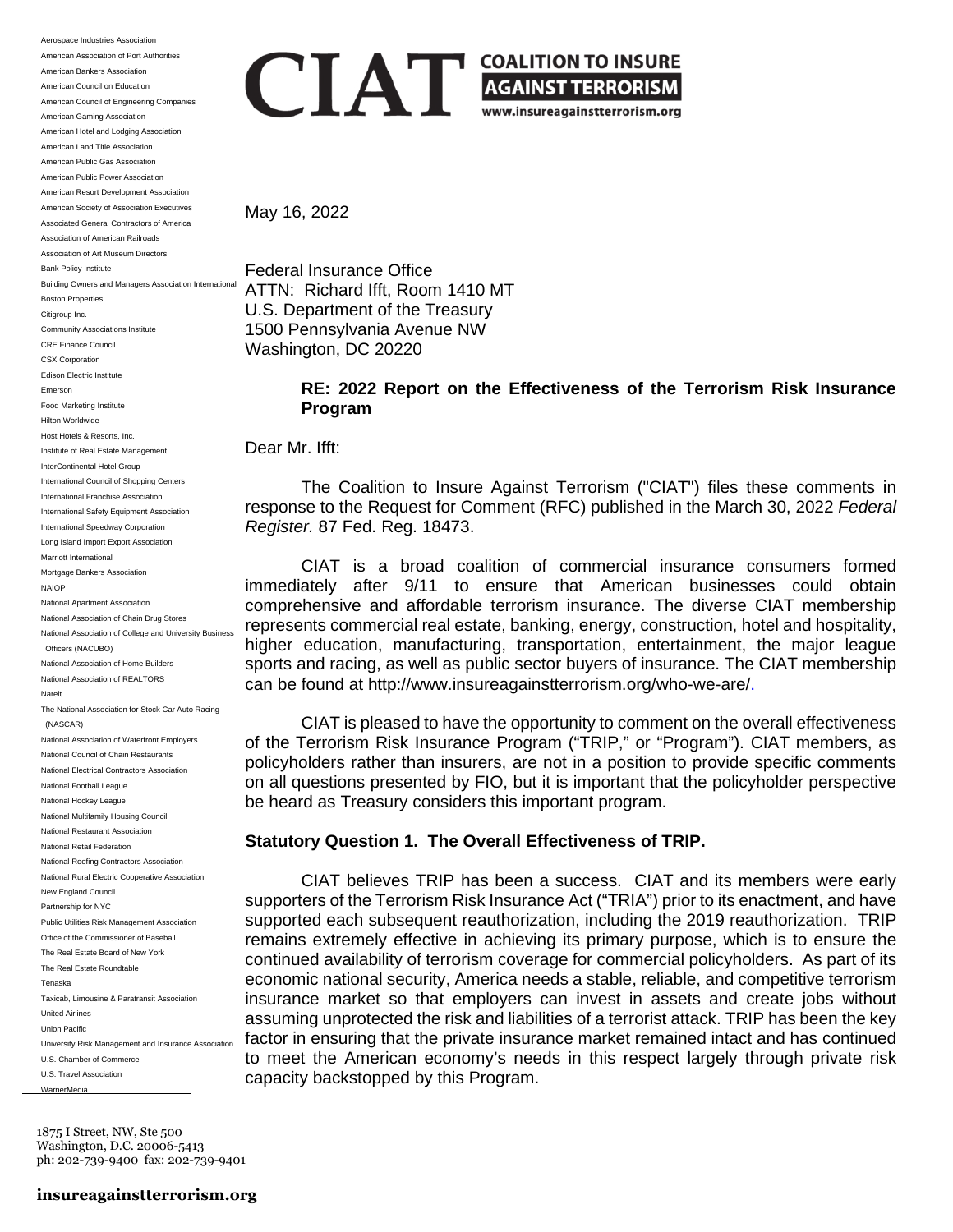### **Statutory Question 2. The Availability and Affordability of Terrorism Risk Insurance.**

CIAT members report that, due to TRIA, terrorism risk coverage has been available to commercial policyholders since the law's enactment. As the principal commercial buyers of terrorism insurance, CIAT members remember all too well the economic environment that led to it. In the aftermath of 9/11, it was virtually impossible for commercial policyholders to secure coverage against terrorism risk; however, banks and other capital providers would not provide financing without it. According to a Real Estate Roundtable survey, over \$15 billion in real estate-related transactions were stalled or even cancelled because of a lack of terrorism risk insurance in the 14 months between 9/11 and TRIA's enactment. Additionally, due to deferred construction investment, the White House Council of Economic Advisors estimated that there was a direct loss of 300,000 jobs during that period. In short, the lack of availability of terrorism insurance for commercial policyholders had a very real and far-reaching impact on the economy.

TRIA's "make available" requirement remains the principal reason that CIAT members are able to access coverage. We have seen no evidence that the private market would be able to devote the necessary capacity to terrorism risk absent the TRIA backstop. Indeed, we continue to see evidence that capacity would dwindle without TRIA. During each reauthorization cycle of TRIA, CIAT members have seen policy renewals with "springing exclusions" that would void terrorism cover if TRIA were to expire during the policy term. In the 2019 reauthorization, Congress acted over a year in advance of TRIA's planned expiration, so such exclusions were less apparent, but CIAT members report they were still largely in place for multi-year policies that extended into 2021. With an otherwise volatile insurance marketplace due to uncertainty surrounding pandemic risk, the availability of terrorism risk insurance has remained relatively stable, which is principally due to TRIA.

We can also report that coverage remains generally affordable, as evidenced by the high take-up rates associated with terrorism cover. A 2019 Marsh study noted that take-up rates have remained around 60% for several years,<sup>1</sup> while FIO's own 2020 report on TRIA's effectiveness similarly has shown strong take-up rates for terrorism insurance -- whether measured by policy count, direct earned premium, or policy limits.<sup>2</sup>

# **Additional Question 3. The Impact of COVID-19.**

The COVID-19 pandemic has created substantial disruption in the insurance marketplace, but in general the market for terrorism risk insuance has remained stable. As commercial policyholders, CIAT members have seen disruption in many lines of property-casualty insurance as a result of the pandemic. This has been true in lines obviously impacted by the pandemic -- such as business interruption and event cancellation -- but also in more standard lines, such as general liability, where coverage without a communicable disease exclusion remains difficult to procure at a reasonable cost.

CIAT members believe the stability of the terrorism risk insuance market in this environment is due to the smart design and continued effectiveness of TRIA, where the private market continues to offer affordable terrorism cover pursuant to TRIA's make available requirement and has the certainty of a public-private costsharing mechanism should a large event take place.

<sup>1</sup> Marsh and McLennan Companies, *2019 Terrorism Risk Insurance Report*, 8 (May 2019), available at <https://www.marshmclennan.com/content/dam/mmc-web/insights/publications/2019/may/2019-terrorism-risk-insurancereport.pdf> .

<sup>2</sup> FEDERAL INSURANCE OFFICE, U.S. DEPT. OF THE TREASURY, REPORT ON THE EFFECTIVENESS OF THE TERRORISM RISK INSURANCE PROGRAM 28-30 (June 2020).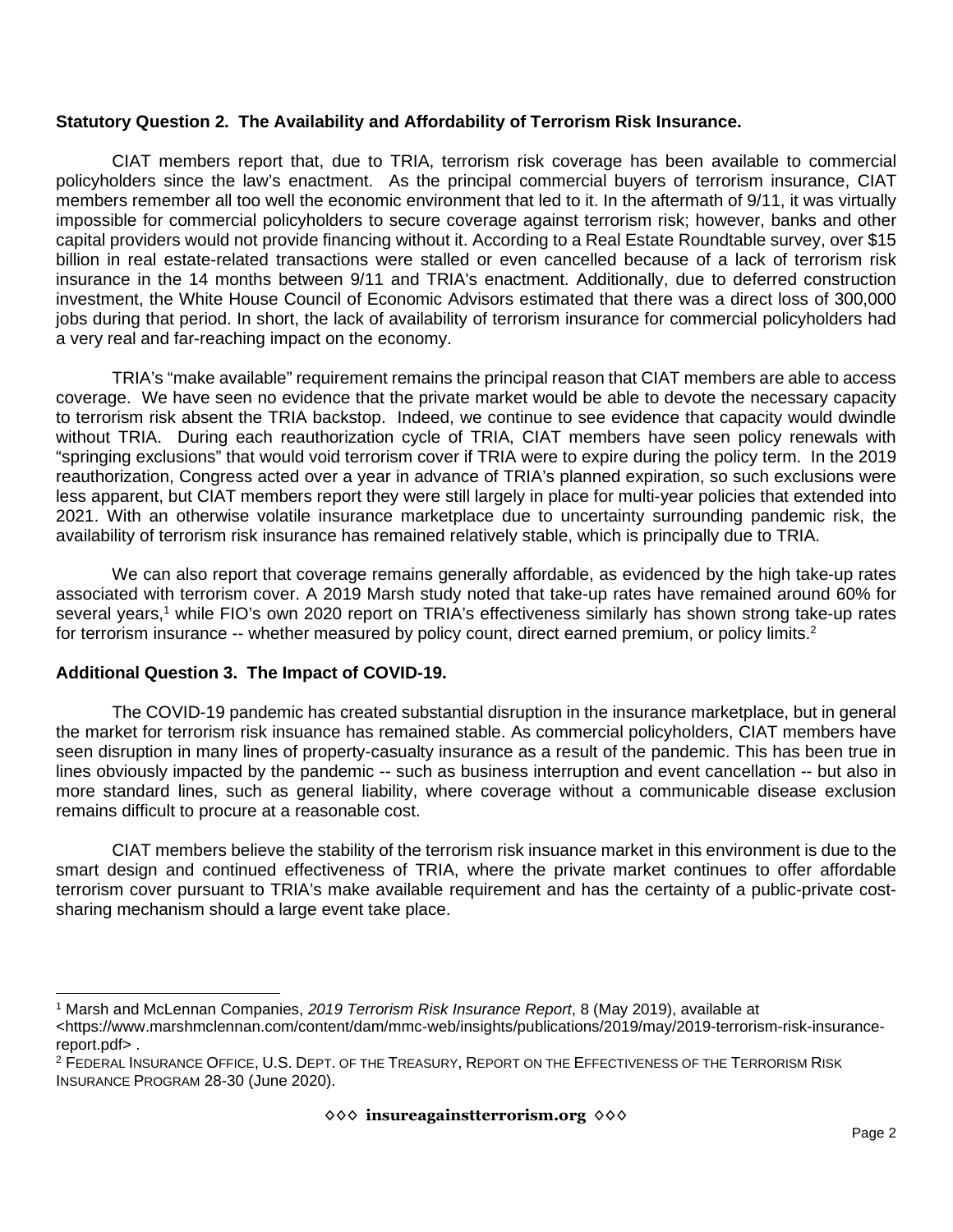# **Additional Question 4. Availability of Terrorism Risk Insurance for NBCR Exposures.**

Availability of terrorism cover for NBCR risk remains a challenge for commercial policyholders. This is not a challenge that is unique to terrorism, as NBCR risk is generally excluded for non-terrorism perils as well.

Coverage remains available for NBCR terrorism in workers compensation due to state laws that prohibit its exclusion, and in some cases, CIAT members utilize captive insurers to secure limited NBCR coverage that is then backstopped by TRIA. Without the TRIA backstop, much if not most of this coverage would go away. What coverage might be available would probably be in the standalone market and would likely be very limited and very expensive.

Again, CIAT believes that issues with the availability of NBCR cover are not -- have never been -- unique to terrorism risk, and therefore do not represent any particular flaw in the TRIA model.

# **Additional Question 6. Issues Presented by Cyber-Related Losses.**

Legislative history demonstrates<sup>3</sup> Congressional intention that the TRIA backstop be available for cyber terrorism, and there is nothing in the statute that specifically excludes cyber coverage. However, the issues that have emerged regarding cyber vis-à-vis TRIA are generally twofold: (1) whether the cyber cover is written in a TRIA-eligible line; and (2) whether the cyber event will be eligible for certification as an "act of terrorism" under TRIA.

FIO's guidance issued in late 2016 provides additional clarity on the question of eligible lines, though we note that cyber insurance remains an evolving market and additional guidance may be necessary pending future developments.

On the question of certification, TRIA requires that an act be "violent" or "dangerous [to life, property, or infrastructure]" and that it cause "damage." In the cyber-terrorism context, whether the "dangerous" and the "damage" conditions are met presumably may turn upon whether, for example, destruction of financial accounts, would be considered "damage" to "property." Massive infrastructure interruptions, such as electric grid, rails, pipelines, and air traffic control, presumably would present more straight-forward application. While we recognize Treasury's need to maintain some flexibility in certification decisions, it would be helpful for FIO to provide additional guidance on the application of certain aspects of the "act of terrorism" definition in the cyber context -- in particular, the scope of what may constitute "damage," and additionally a requirement relating to intent or motivation of the perpetrator.

# **Additional Question 7. Potential Changes to Encourage Take-up of Cyber-Terrorism Insurance.**

Cyber insurance, and in particular cyber-terrorism insurance, is an evolving market. As noted above, among the chief issues presented in the context of TRIA is the lack of clarity over whether a cyber-terrorism event would be certified as an "act of terrorism" under TRIA. One aspect of TRIA that could be revised, therefore, to encourage take-up of cyber-terrorism insurance would be to bring greater clarity to the certification process.

CIAT would like to see Treasury's certification regulations include process for policyholders and insurers to petition Treasury to commence a certification review of an event. It is also possible that some of the timelines

 $^3$  Specifically, the Conference Report on the original TRIA in 2002 notes that "the Conferees intend the legislation to apply only to primary and excess commercial property and casualty insurance (including cyberterrorism and business interruption coverage)." H.R. Rep. No. 107-779, at 24 (2002) (Conf. Rep.).